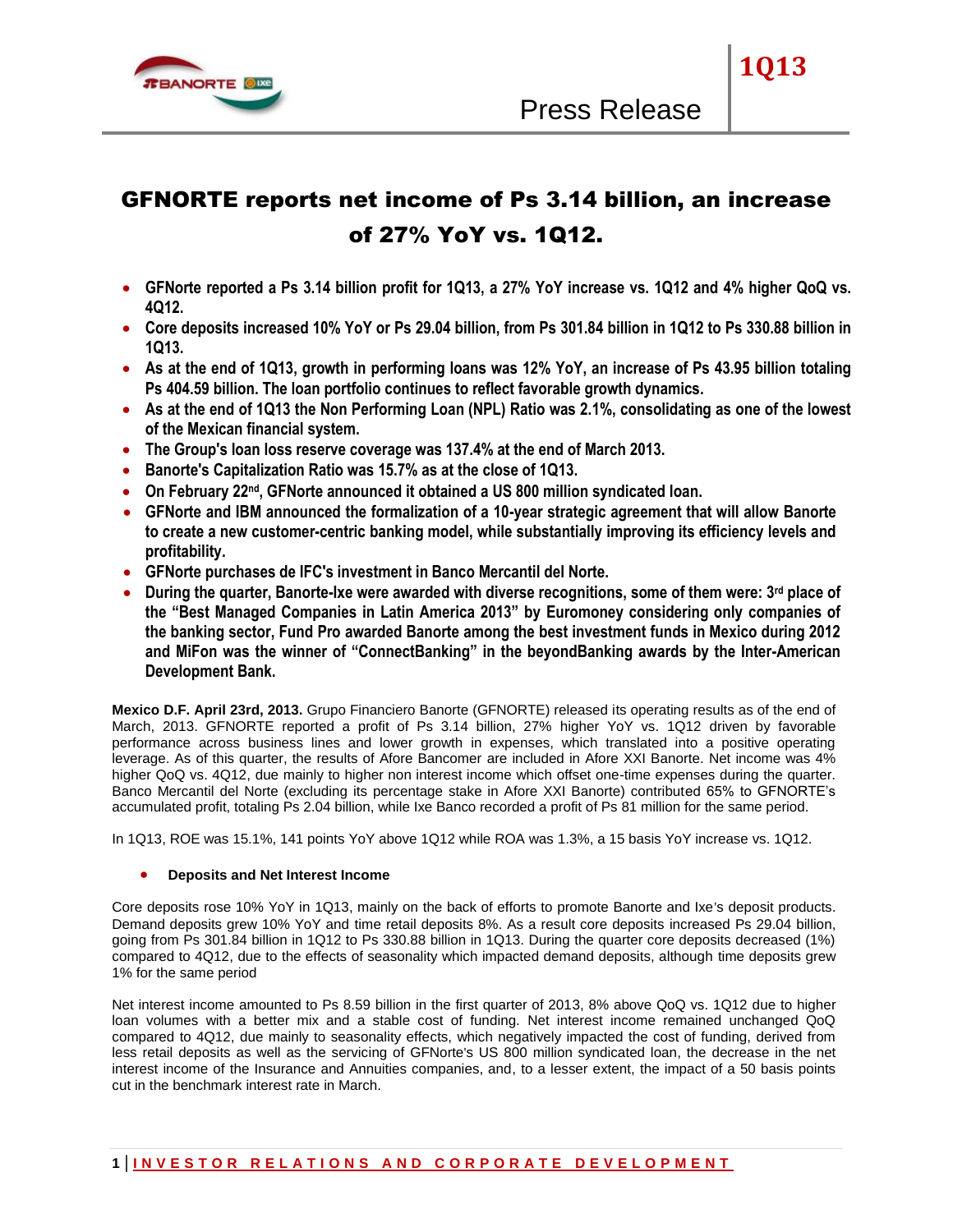

Performing loans registered growth of 12% YoY at the end of 1Q13, increasing by Ps 43.95 billion to Ps 404.59 billion. The loan portfolio continues to display favorable growth dynamics on the back of bank strategies to drive lending as well as a favorable economic environment characterized by greater industry-wide demand for credit. The loan portfolio grew 1% for the quarter, mainly due to growth in payroll, mortgage, car, credit card and government loans.

**Commercial** loans totaled Ps 130.07 billion, YoY growth of 6%, derived mainly from more business loans, leasing and factoring and YoY growth of 20% in SME loans; commercial loans decreased (1%) for the quarter on softer demand related to seasonality. **Corporate** loans totaled Ps 62.27 billion, a YoY increase of 8% on the back of efforts by the corporate area to boost lending; they decreased (2%) QoQ vs. 4Q12 owing to seasonality. **Government** loans totaled Ps 89.58 billion as of the end of March, a YoY increase of 19% and 1% QoQ, driven by efforts to continue meeting demand for credit in this segment at all government levels.

**Consumer** loans, including mortgage loans, were up 17% YoY. **Mortgage** loans continued their rising trend to end the quarter at Ps 74.13 billion, 13% above 1Q12 and 2% above 4Q12, making Banorte one of the banks with the highest growth in loan placement in this segment. **Payroll** loans totaled Ps 20.02 billion, 40% and 10% above 1Q12 and 4Q12, respectively, fueled by growth in the number of Banorte-Ixe payroll deposit accountholders, product marketing campaigns and the strategy to boost cross sales through various channels. **Car** loans grew 9% YoY and 2% QoQ reaching Ps10.57 billion at the end of 1Q13, due to more lending derived from favorable car sale dynamics in the country. **Credit card** loans totaled Ps 17.72 billion at the end of 1Q13, registering YoY growth of 21% and QoQ growth of 1%, both due to loan portfolio management strategies, marketing campaigns for Banorte-Ixe products and more cross sales to clients.

As of the end of 1Q13, the Group's loan portfolio showed good quality with a Past due loan ratio of 2.1%, 0.3 pp above YoY vs. 1Q12 and unchanged QoQ, being one of the lowest in the Mexican financial system. GFNorte closed 1Q13 with past due loans totaling Ps 8.63 billion, a 31% increase vs. 1Q12, mainly due to an increase in Payroll past due loans owing to the maturing process of loan vintages and in the case of Commercial loans, more past due loans from Fincasa, tourist developments in the northwest of the country and in the SME segment. There was a 2% QoQ increase vs. 4Q12 due to a rise in Credit Card past due loans derived from the maturing process of loan vintages, and in the case of Commercial loans, deterioration in the SME segment. The Group's reserve coverage ratio was 137.4% at the end of 1Q13, (20.6 pp) below the same year-earlier period and (0.9 pp) below 4Q12.

## **Efficiency**

The 2013 Efficiency Ratio was 53.8%, (1.8 pp) below YoY vs.1Q12, due to a positive operating leverage.

#### **Capitalization**

Banco Mercantil del Norte's Capitalization ratio was 15.67% at the end of 1Q13, with a Tier 1 Ratio of 13.02% and a Core Tier 1 Ratio of 11.8%.

#### **Other Subsidiaries**

In 1Q13 the **Long-term Savings Sector** comprising Insurance, Annuities and Afore XXI Banorte contributed with Ps 504 million to the Financial Group's profit, 98% more YoY vs. 1Q12 and 121% more QoQ vs. 4Q12. Both of these increases were derived from the inclusion of Afore Bancomer and more favorable business dynamics for Insurance and Annuities.

The **Brokerage Sector**, comprised of Casa de Bolsa Banorte Ixe and Ixe Fondos, reported a profit of Ps 245 million, YoY growth of 120% underpinned by more revenues from mutual funds, wealth and private banking, investment banking and structured financing.

In 2Q12 **Banorte - Ixe Tarjetas** acquired the Credit Card portfolio previously managed by Banco Mercantil del Norte. The SOFOM reported a profit of Ps 263 million during 1Q13.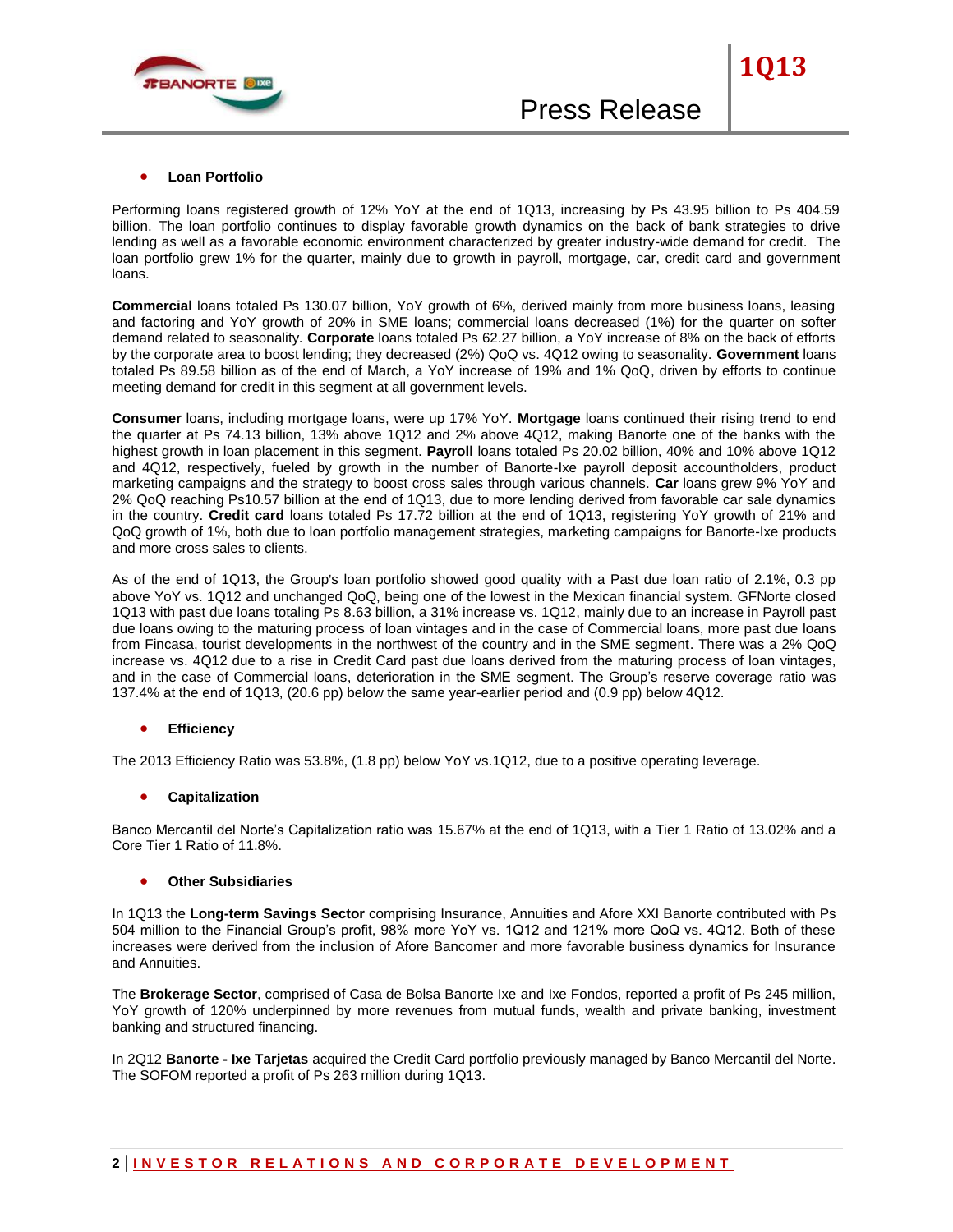

**Other Finance Companies** comprised of Arrendadora and Factor Banorte (Leasing and Factoring), Almacenadora Banorte, Ixe Automotriz and Fincasa Hipotecaria posted Ps 131 million profit in 1Q13.

### **Recent Events**

#### **• Advances in the Corporate Restructuring Process.**

On January 22<sup>nd</sup>, 2013, GFNorte's Extraordinary and Ordinary General Shareholders' Meetings approved changes to Article Second of the Corporate By-laws of the Company in order to (i) exclude Ixe Automotriz, as an integrated entity of GFNorte, as a result of its merger with Arrendadora y Factor Banorte, and ii) modify the legal denomination of Ixe Casa de Bolsa to Casa de Bolsa Banorte Ixe, and as a result, authorization to subscribe the new Agreement of Shared Responsibilities.

**Payment of the last three disbursements of the dividend corresponding to 2011**

The Shareholders' Assembly held last January also approved to distribute a cash dividend of Ps. \$ 0.549 per share, derived from the retained earnings of previous years, which will be covered in three installments of Ps. \$0.183 per share, respectively, in January  $31<sup>st</sup>$ , April  $23<sup>rd</sup>$  and July  $23<sup>rd</sup>$ , 2013.

**Recently adopted measures to strengthen Banorte's capitalization ratios.**

On February 22<sup>nd</sup>, 2013. as a follow up to the material event published on January 9<sup>th</sup> by GFNorte regarding: i) the finalization of the US 1.73 billion acquisition of Afore Bancomer, of which US 1.6 billion corresponded to the price paid by Afore XXI Banorte, and US 135 million to the excess capital of Afore Bancomer; ii) the contribution by Banorte, which has a 50% equity stake on Afore XXI Banorte, of Ps. \$10.252 billion to finalize the acquisition with its available liquid resources; and iii) GFNorte's assertion that it counted with various capital regeneration mechanisms to neutralize the short-term impact on Banorte's Capitalization ratio due to the investment on this new subsidiary; GFNorte informed the investment public of the following developments:

- 1. After the payment on January 9<sup>th</sup> to finalize the acquisition of Afore Bancomer, Banorte's pro-forma Capitalization ratio according to the Basel III requirements decreased to approximately 13.3% forecasted at closing of January 2013. Even though these levels kept Banorte as an adequately capitalized bank according to the capitalization rules established by the CNBV (National Banking & Securities Commission), it has always been Banorte's practice to maintain sufficient capitalization levels to support the expected growth in business volumes.
- 2. In order to offset this decline in the capitalization ratios, the Shareholders' Meeting of Banorte resolved on February 14<sup>th</sup> to authorize a capital increase of Ps. \$10.2 billion of this subsidiary of GFNorte. This capital increase will be subscribed by GFNorte with the resources obtained from a loan granted by a syndicate of financial institutions, according to the Mexican Central Bank's (Banco de México) authorization through the official mandal memorandum S33-001-8078 on February 14<sup>th</sup>, 2013. Meanwhile, the CNBV gave its favorable opinion on February  $21<sup>st</sup>$  through the official memorandum 312-3/12635/2013 to reform Banorte's bylaws and implement the capital increase.
- 3. GFNorte disbursed the total amount of the loan for US \$800 million, which at the foreign exchange rate at that moment was equivalent to approximately Ps. \$10.2 billion, the same sum that Banorte contributed for Afore Bancomer's acquisition. The loan's term is 364 days and the outstanding balance accrues an interest rate of 3 month LIBOR plus 0.80% (equivalent to TIIE -0.02%, considering the benefit of the foreign exchange and interest rate hedging mechanisms contracted in order to cover risks arising from the loan). The resources to service the loan will come from dividend payments of GFNorte's subsidiaries, and in case there is a corporate event that contributes with additional resources, these will be used to pre-pay the loan. The loan is not guaranteed by GFNorte or any other of its subsidiaries and was obtained with a syndicate consisting of Morgan Stanley Senior Funding, Inc.; Merrill Lynch, Pierce, Fenner & Smith Incorporated; J.P. Morgan Securities, LLC and The Bank of Tokyo-Mitsubishi UFJ, Ltd.
- 4. In addition to the above, during February Afore XXI Banorte decreed a Ps. 950 million dividend payment and a capital decrease of Ps. 2.0 billion. Both of these events had a favorable impact for Banorte, amounting to Ps \$1.475 billion since it owns 50% of the Afore, thus strengthening Banorte's capital ratios by reducing net capital deductions related to the investments in subsidiaries.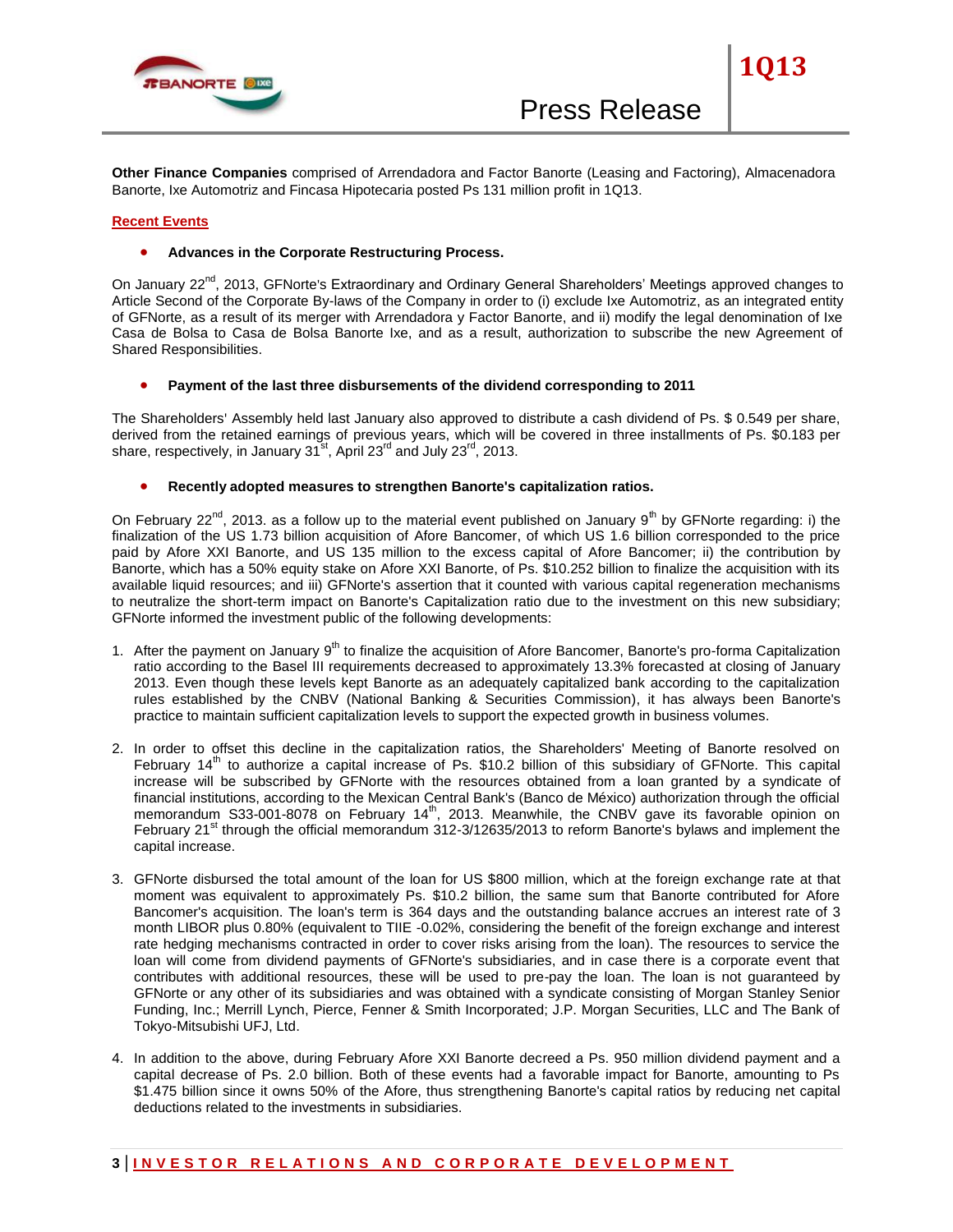

5. As a result of the capital regeneration initiatives formerly described, Banorte's preliminary Capitalization ratio at closing of January 2013 was approximately 16.3%, and it is currently 15.7%.

Finally, it is important to reiterate that the main source of capital regeneration of GFNorte and its subsidiaries is the reinvestment of earnings. Considering GFNorte's current dividend policy, the Group reinvests approximately 80% of the generated net income during the year, which in the past has enabled to regenerate sufficient capital to keep growing Banorte's assets, thus satisfying the credit needs of Mexican families and companies.

## **Strategic agreement between IBM and Grupo Financiero Banorte.**

GFNorte and IBM announced on March  $11<sup>th</sup>$  the formalization of a 10-year strategic agreement that will allow the Mexican financial institution to create a new customer-centric banking model, while substantially improving its efficiency to achieve levels close to 40% and return on equity above 20%. The agreement – based on the solid growth of GFNorte – seeks to create an expandable and sustainable platform to achieve world class efficiencies as well as high levels of customer service and segmentation, retention and contact with clients, through the existing channels and others to be developed. Additionally, this agreement establishes an unprecedented transformational relationship in the Latin American banking industry.

The partnership considers the establishment of a very solid Corporate Governance in which both companies participate, and depending on the progress achieved of the partnership itself, as well as the benefits generated, will drive the investment in new projects.

As a result of these efforts, Banorte - Ixe seeks to become the bank with the best customer service and experience not only in Mexico, but also around the world, leading its sector and setting an example of innovation through smarter use of advanced technologies.

Banorte - Ixe's goal is to deeply understand their clients' needs and offer a superior customer service to its more than 20 million users through business analytics solutions. Most importantly, to develop and offer personalized products and services better suited for each customer's unique condition.

Banorte - Ixe will experience an outstanding transformation in its operations and service innovation in the mid-term. Transformational services will primarily focus on client interactions, getting a better knowledge of their needs and the adoption of better risk processes and technology. At the same time, operational services will be focused on improved processes, applications and technology adoption.

## **Fitch ratified the ratings of Grupo Financiero Banorte and subsidiaries.**

On January 22<sup>nd</sup>, 2013 Fitch Ratings ratified GFNorte's, and its main subsidiary, Banorte's viability ratings (VR) of 'bbb' and long & short-term Issuer Default Ratings (IDRs) of 'BBB' and 'F2', respectively. Ixe Banco's VR improved to 'bb+' from 'bb'. The national scale ratings of both banks, as well as the ratings of certain non-banking subsidiaries of 'AA+(mex)' and 'F1+(mex)' were ratified derived from the support granted by GFNorte . The outlook of all long-term ratings of these entities remains Stable.

#### **Moody's ratified ratings of Banco Mercantil del Norte, its subordinated debt and some ratings of Grupo Financiero's subsidiaries.**

On March 13<sup>th</sup>, 3013, Moody's de México ratified the credit ratings of Banco Mercantil del Norte and maintained a negative outlook. The C- standalone bank financial strength rating and the A3 long-term global local currency deposit rating were ratified. The C- standalone bank financial strength rating maps to a baa2 standalone baseline credit assessment. Moody's also affirmed the Baa3 long-term subordinated debt and Ba1 junior subordinated debt ratings. The outlook on all of these ratings remains negative. At the same time, Moody's affirmed the A3 global local currency issuer ratings of Arrendadora y Factor Banorte, as well as the A3 issuer rating of Casa de Bolsa Banorte Ixe. The outlook on these ratings is negative.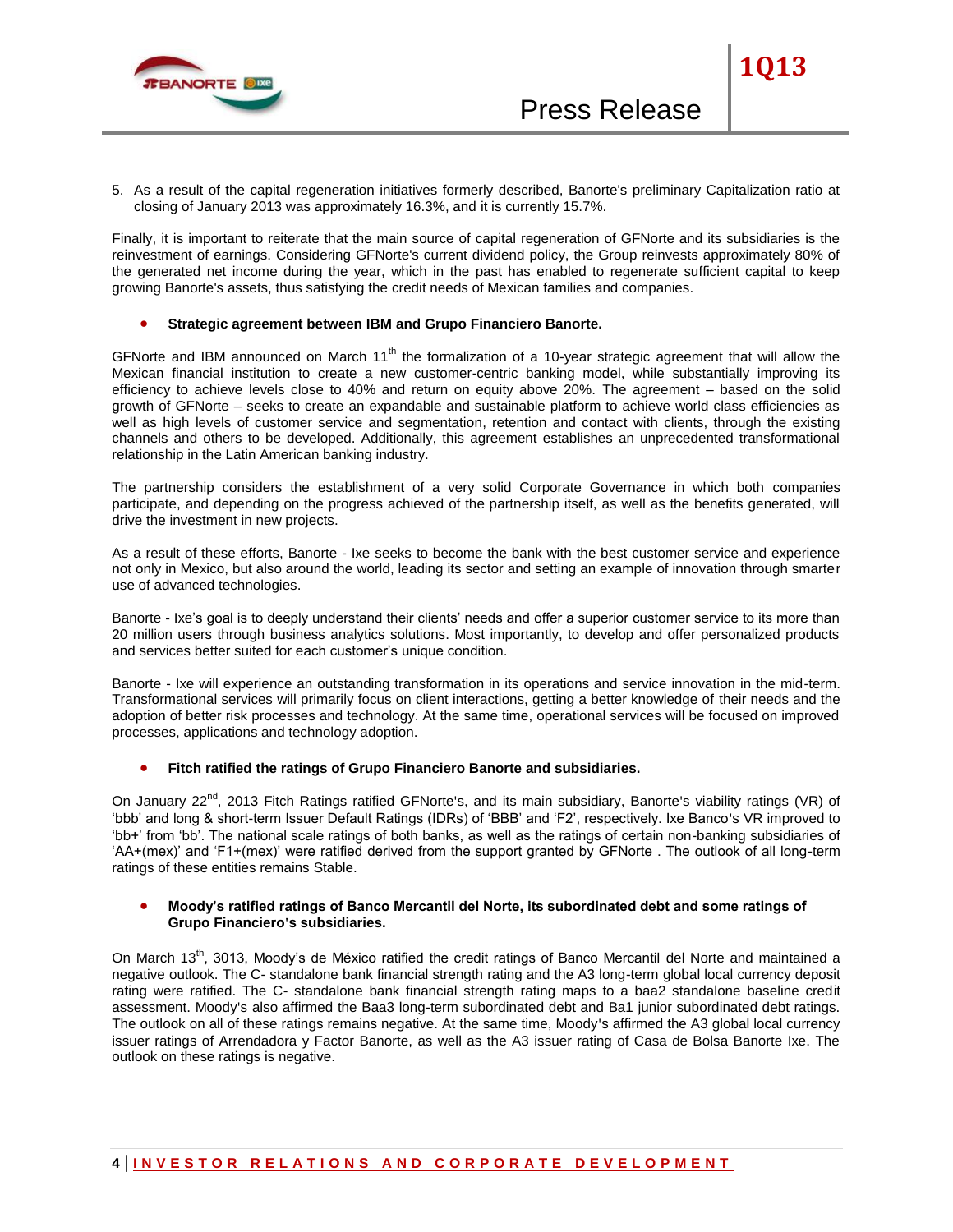

During March, Grupo Financiero Banorte signed an agreement with the IFC in order to finalize the capital investment made in Banco Mercantil del Norte last November 2009. The 5 year investment contemplated a cash payment to cover the investment plus capital gains, or convert Banco Mercantil del Norte's shares held by the IFC into shares of Grupo Financiero Banorte, in order to then sell them through an orderly process. In this sense, and given that the exchange period ends in November 2014, GFNorte made an initial cash payment of Ps 2.14 billion, which was funded through dividends paid by its subsidiaries. Moreover, stemming from the agreement with the IFC to finalize the totality of the investment before the exchange period ends, its stake will no longer be considered as minority interest in Banorte, increasing Grupo Financiero's stake in Banco Mercantil del Norte to 97.2%.

#### **Clarification to the information recently published in the media.**

On April 5<sup>th</sup>, 2013 GFNORTE informed the investment public that given the information published in the media regarding a potential equity offering of the Financial Group, that GFNORTE had not presented nor a filing existed with the corresponding authorities to carry out a share offering, nor has a capital increase been subjected for the approval of the Shareholders' Meeting (prerequisites to make a public offering of shares), although the Financial Group constantly evaluates different alternatives to strengthen the institution's capital levels in order to have the necessary resources to take advantage of the growth.

In this respect, in case GFNORTE decides at some point to raise capital through a share offering, informed it will use the proceeds to generate more value to shareholders, as has been the case in previous occasions. It is worth remembering that the earnings per share were \$3.32 pesos in 2010 prior to the mergers with Ixe Financial Group and Afore XXI, while it stood at \$4.68 pesos at the end of 2012, growth of more than 40% in spite of an increase of 15% in the number of shares outstanding. On the other hand, ROE has increased from 12.4% at its lowest point after the merger with Ixe to 15% in the last quarter of 2012, an increase of 260 basis points and stood at 15.1% at closing of 1Q13. Finally, GFNORTE reiterates that the main source of capital generation for GFNORTE and its subsidiaries is the reinvestment of profits. Considering GFNORTE's current dividend policy, the Group reinvests approximately 80% of the profits generated throughout the year, which in the past has enabled to regenerate sufficient capital to continue the organic growth of Banorte's assets. As of March 2012, the capitalization levels according to the Basel III requirements stands at 15.67%, while Tier 1 at 13.02%. It has been a continuous practice of GFNORTE to seek the best alternatives to capitalize the Financial Group and its subsidiaries, focusing at every moment in creating value to its shareholders and it will only use the alternative of raising capital through a share offering when it detects opportunities with higher profitability than the one currently being delivered to our investors.

#### **Current situation of GFNorte's exposures to the main homebuilders.**

Banorte has been a very active bank in the home development sector, maintaining business relations of up to 15 years with companies of this sector through loans and joint equity investments, among others. The bank is aware that the sector has been facing a challenging financial situation, leading to a proactive management of the risk related to these; exposures, by increasing provisions and guarantees to cover most of the expected losses. Given the strategic importance of the sector to the economy and to employment creation, Banorte considers that it has viability in the medium and long-term, and will keep being one of the main banks present in the homebuilding sector; nonetheless, Banorte recognizes that the risk profile of its borrowers has deteriorated in the short-term. As of March 2013, Banorte's exposure to the main homebuilders was 2.5% of the total loan portfolio, all of the loans are performing and the lowest internal rating on these loans is B2 (loan that represents 0.8% of total loan portfolio). Considering the leasing & factoring (SOFOM) and financial instruments exposures to these companies, GFNorte's total exposure amounts to 3% of the total portfolio, even though it is important to highlight that 0.4% of the total loan exposure is related to projects different from homebuilding, such as construction of jails.

## **Banorte-Ixe recognized by Euromoney in several categories.**

On April 1<sup>st</sup>, 2013, the magazine specialized in banking and capital markets, Euromoney, announced the results of its study of the Best Managed Companies in Latin America 2013, in which Banorte ranked 6<sup>th</sup> among 261 nominated companies. In the first ten places appear multinational companies of the telecom, food, transportation and agroindustry sectors, among others. Considering only companies of the banking and financial sector, Banorte ranked as the third Best Managed Company in Latin America.